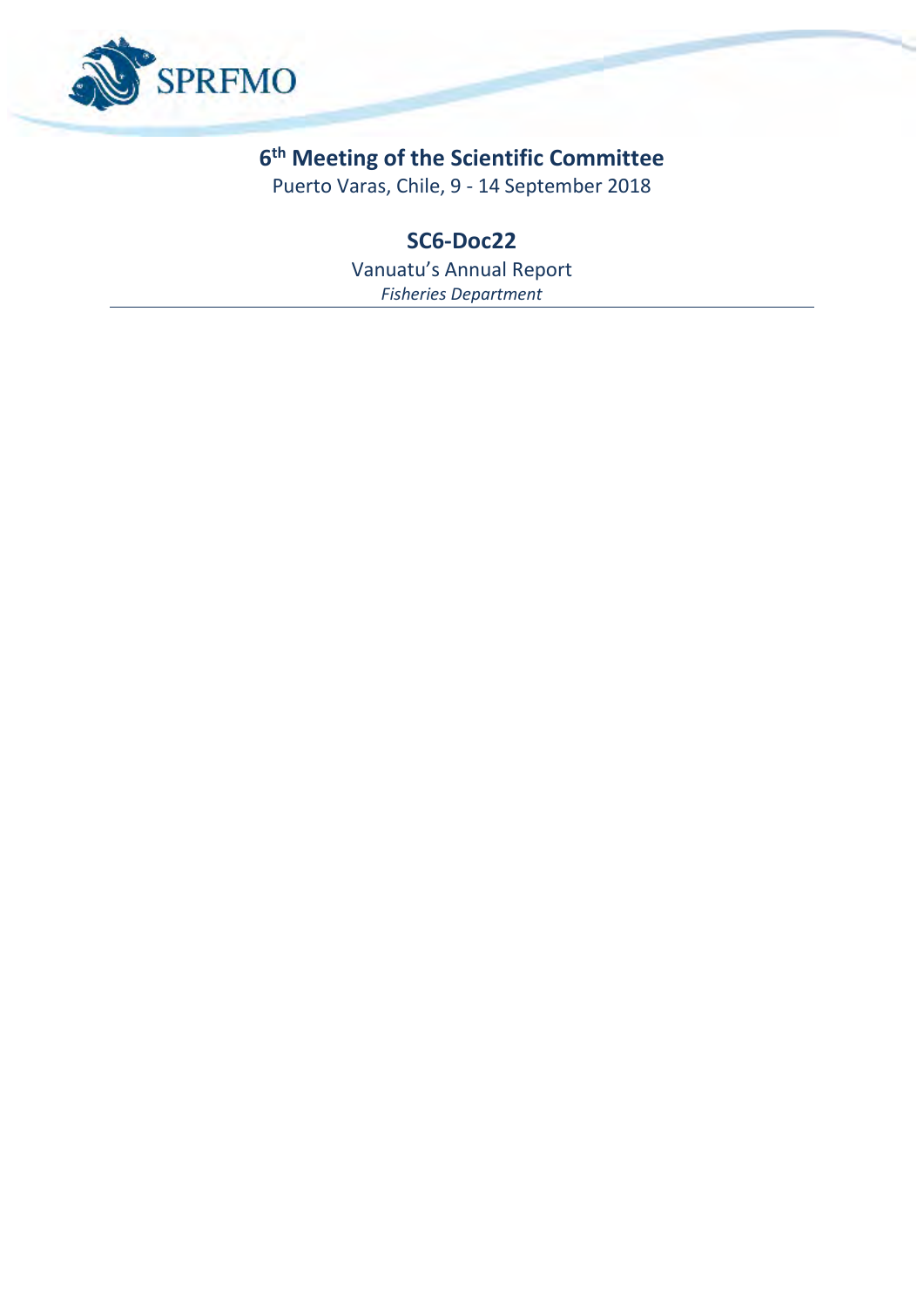#### **GOVERNMENT OF THE REPUBLIC OF VANUATU GOVERNMENT DE LA REPUBLIQUE DE VANUATU FISHERIES DEPARTMENT SERVICE DES PECHES** Private Mail Bag 9045 Sac Postale Prive No. 9045 **Port Vila VANUATU**

### **Annual Report to the SPRFMO Science Working Group**

5 August 2018 

#### 1. **Description of Fishery**

Vanuatu flagged vessels commenced operations in the jack mackerel fishery in 2003. The number of vessels operating each year is shown in Table 1. The vessels are all 'sister ships' of 105 metres in length with a GRT of 7,805. The vessels ceased operating at the end of the 2016 season when they were sold and reflagged.

*Table 1:* Number of Vanuatu vessels operating in the Pacific jack mackerel fishery by year

| Year | <b>Number</b>  | Catch (t) |
|------|----------------|-----------|
|      | of vessels     |           |
| 2003 | 4              | 53,959    |
| 2004 | 4              | 94,685    |
| 2005 | $\overline{4}$ | 77,356    |
| 2006 | 6              | 129,535   |
| 2007 | $\overline{4}$ | 112,501   |
| 2008 | 4              | 100,066   |
| 2009 | 4              | 79,942    |
| 2010 | $\overline{4}$ | 45,908    |
| 2011 | 2              | 7,617     |
| 2012 | 2              | 16,068    |
| 2013 | $\overline{2}$ | 14,809    |
| 2014 | 2              | 15,324    |
| 2015 | $\overline{2}$ | 21,227    |
| 2016 | $\overline{2}$ | 15,563    |
| 2017 | 0              |           |

In 2017, Vanuatu transferred its quota to Chile.

#### **3. Fisheries data collection and research activities**

In 2017, Vanuatu authorised the Secretariat to provide Martin Pastoors from EU with all of the Vanuatu tow by tow data to allow a comprehensive standardisation analysis for the offshore fleet. A paper on this matter by Pastoors and Hinzen, "CPUE Standardisation for *the offshore fleet fishing for jack mackerel in the SPRFMO area*" was subsequently submitted to the SC in 2018 (SCW6-DOC 05).